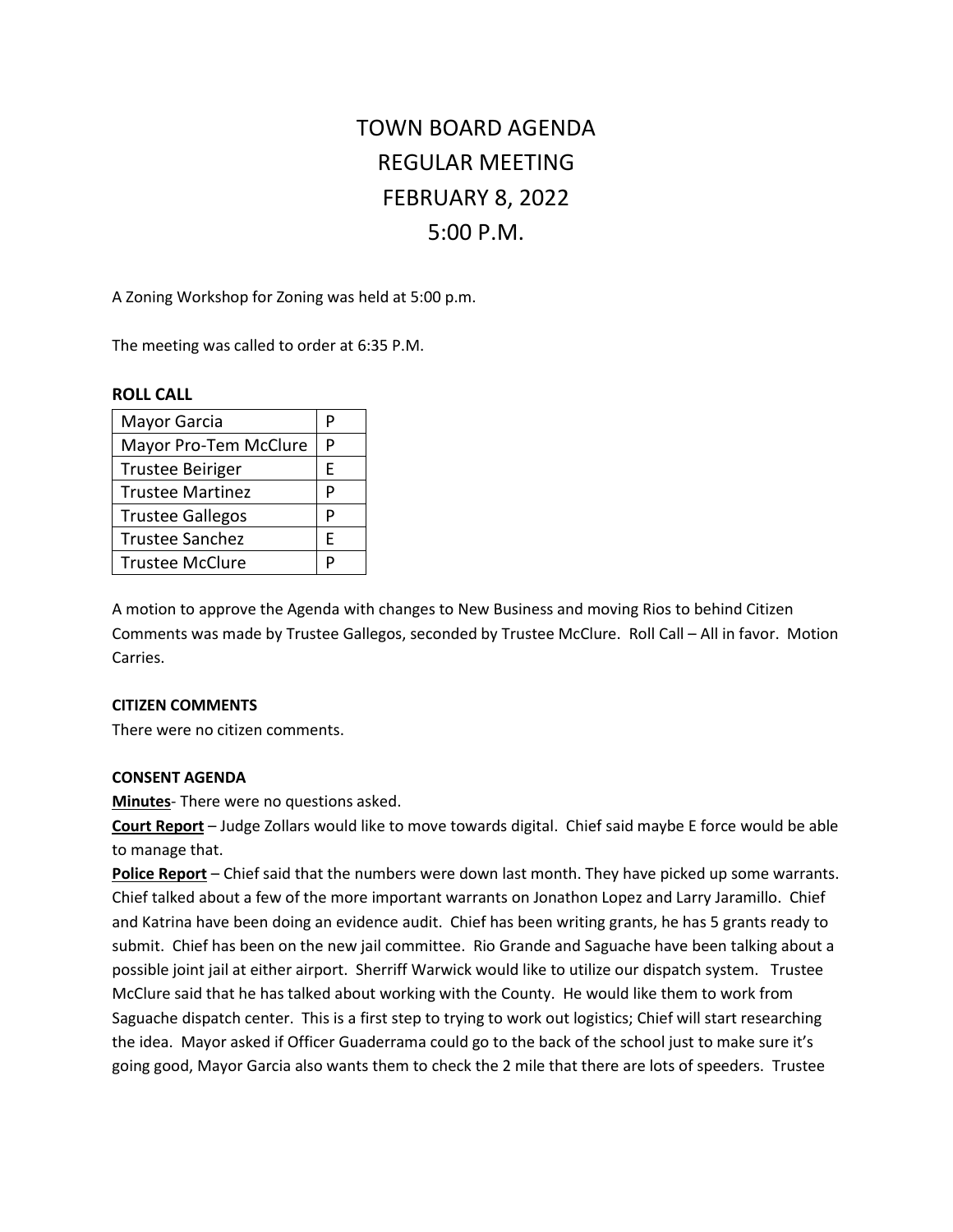McClure also reiterated the three family members working for the Town. Also, the talk is about being in the dog business.

# **Public Works**-

Utilities – No questions were asked.

Water- There was an error that was the reason we did not bill out in January.

Streets and Parks- Mayor Pro-Tem McClure asked about the Amphitheater and sun shade. Brian talked about how it would be a real benefit.

Building Report –

A motion to approve the consent agenda was made by Mayor Pro-Tem McClure, seconded by Trustee Gallegos. Roll Call – All in favor. Motion Carries.

## **PAYABLES**

A motion to approve the payables with holding out Xpress pay and Saguache County Treasurer was made by Trustee Gallegos, seconded by Trustee Martinez. Roll Call – All in favor. Motion Carries.

## **MANAGERS REPORT**

Updates on Center's Revitalization and Development Initiatives – The Town is involved in multiple items, there was a report in the agenda packet highlighting the Town's accomplishments. Brian will put together a similar report every quarter with updates.

Amended Budget – Paula and Donna did some adjustments, there is a revised financial that will be sent out to the Board. Jessica with WSB will be meeting with Rose and Paula to discuss the Audit. Road Map Grant – The Town was chosen for this grant. There have been bi-weekly meetings to achieve

the needs and to establish best practices.

Goals/Blight – Brian wants the Board to bring small goals that we can accomplish. There will be a five thirty workshop to discuss the goals.

## **PUBLIC WORKS DIRECTOR**

**Tap Fees** – Dave sent the Tap Fees to the Sanitation for input and they felt it should be on cost of putting in the tap only. The Board feels that the proposed tap fees are reasonable. A motion to approve the tap fees as presented was made by Trustee McClure, seconded by Trustee Martinez. Roll Call – All in favor. Motion Carries.

**Paving** – A motion to approve the paving for 2022 was made by Mayor pro-Tem McClure, seconded by Trustee Gallegos. Roll Call – all in favor. Motion Carries.

**Rios Variance** – The Rios would like to put a porch but it sits right to the property line. The Porch would have railing but not be enclosed with a cover. A motion to approve the variance was made by Trustee McClure, seconded by Mayor Pro-Tem McClure. Roll Call – all in favor. Motion Carries.

Cooley Debris –There was only one bid turned in, there is a lot of Asphalt, sidewalks and fill dirt. A motion to approve the bid with a time frame attached was made by Trustee McClure, seconded by Trustee Gallegos. Roll Call – All in favor. Motion Carries.

## **NEW BUSINESS**